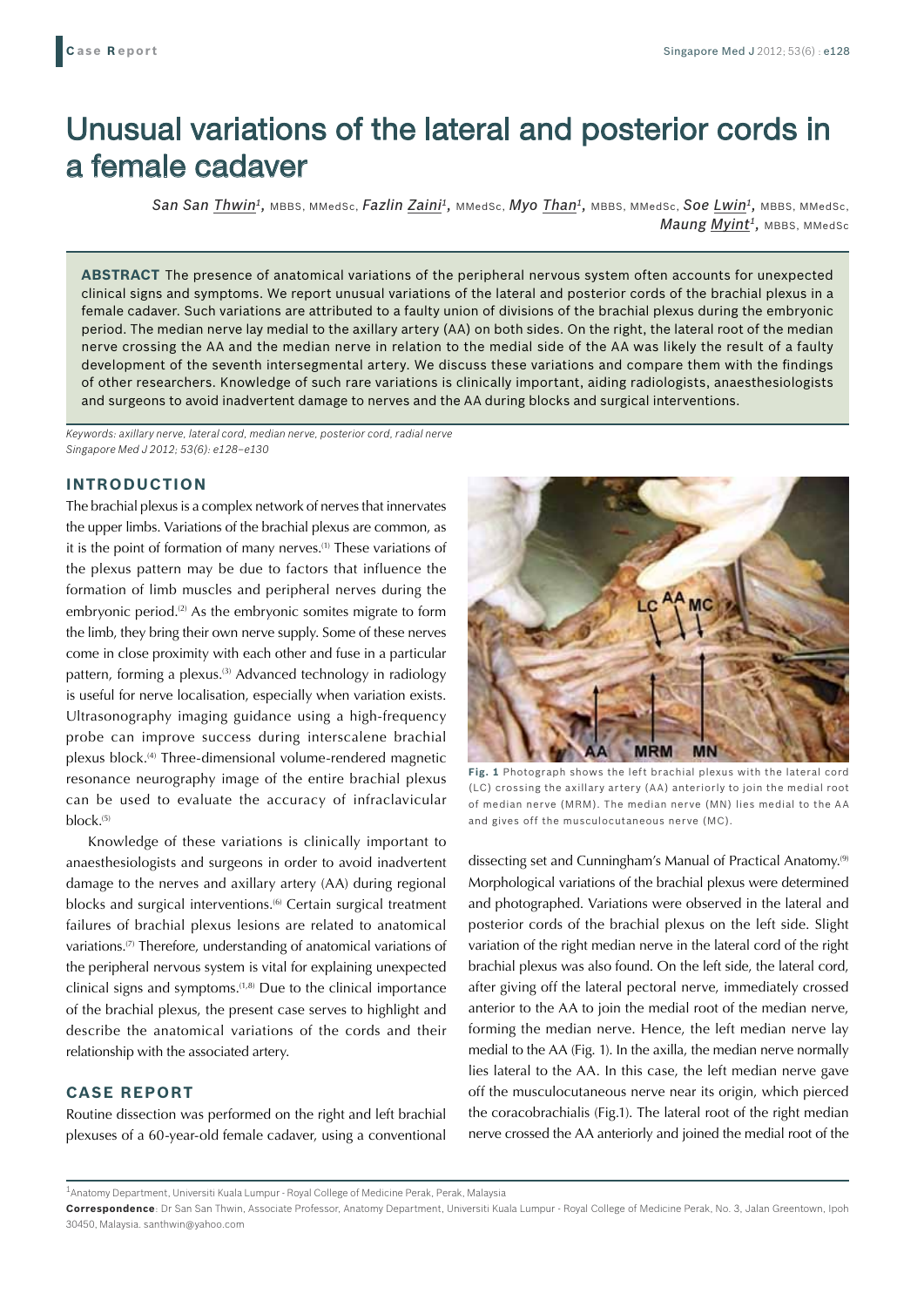

**Fig. 2** Photograph shows the left brachial plexus with the posterior division of the upper trunk (PD UT) forming the upper posterior cord (UPC). The lower posterior cord (LPC) is formed by the union of the posterior division of the middle trunk (PD MT) and the posterior division of the lower trunk (PD LT).



**Fig. 4** Photograph shows the left brachial plexus with the posterior division of the middle trunk (PD MT) joining the posterior division of the lower trunk (PD LT) to form the lower posterior cord (LPC).

median nerve to form the right median nerve. Therefore, the right median nerve was also found on the medial side of the AA.

The posterior cord on the left side was formed by two parts; the upper and lower posterior cords (LPCs). The upper posterior cord was from the posterior division of the upper trunk (Fig. 2), which gave off the upper root of the radial nerve and the axillary nerve. The axillary nerve gave off the upper and lower subscapular nerves before continuing its course into the quadrangular space (Fig. 3). The LPC was formed by the union of the posterior divisions of the middle and lower trunks (Figs. 2 & 4). The LPC also gave off the thoracodorsal nerve and the lower root of the radial nerve (Fig. 5), and the upper root of the radial nerve joined the lower root of the radial nerve to form the radial nerve proper (Figs. 3 & 5).

## **DISCUSSION**

Variations of the brachial plexus at the roots, trunks, divisions and cord are common.(1) In our cadaver, on the left side, instead of the lateral root of the median nerve, the lateral cord itself united with the medial root of the median nerve to form the median nerve.



**Fig. 3** Photograph shows the left brachial plexus with the upper posterior cord (UPC) giving off the axillary nerve (AN) and the upper root of the radial nerve (URR). The upper and lower subscapular nerves (U&L SS) arise from the AN, while the lower root of the radial nerve (LRR) arises from the lower posterior cord (LPC). The URR and the LRR join to form the radial nerve proper (RN).



**Fig. 5** Photograph shows the left brachial plexus with the lower posterior cord (LPC) giving off the thoracodorsal nerve (TD) and the lower root of the radial nerve (LRR). The upper root of the radial nerve (URR) and the LRR join to form the radial nerve proper (RN).

The left median nerve was found to lie on the medial side of AA. (Fig. 1). Das and Paul have reported how two branches from the lateral cord contributed to the formation of median nerve. First, the upper branch was united with the medial root of the median nerve coming from the medial cord to form the median nerve; this was later joined by the lower branch near its origin.<sup>(10)</sup> In other studies, the median nerve was formed by three branches, with two coming from the lateral cord and one from the medial cord of the brachial plexus.(11,12)

In our case, the AA on both sides had an unusual relationship with the median nerve. Typically, the medial root of the median nerve crosses the AA to unite with the lateral root of the median nerve, forming the median nerve that lies lateral to the AA. However, in our cadaver, on the right side, the lateral root of the median nerve crossed the AA anteriorly. It then joined the medial root of the median nerve to form the right median nerve, which